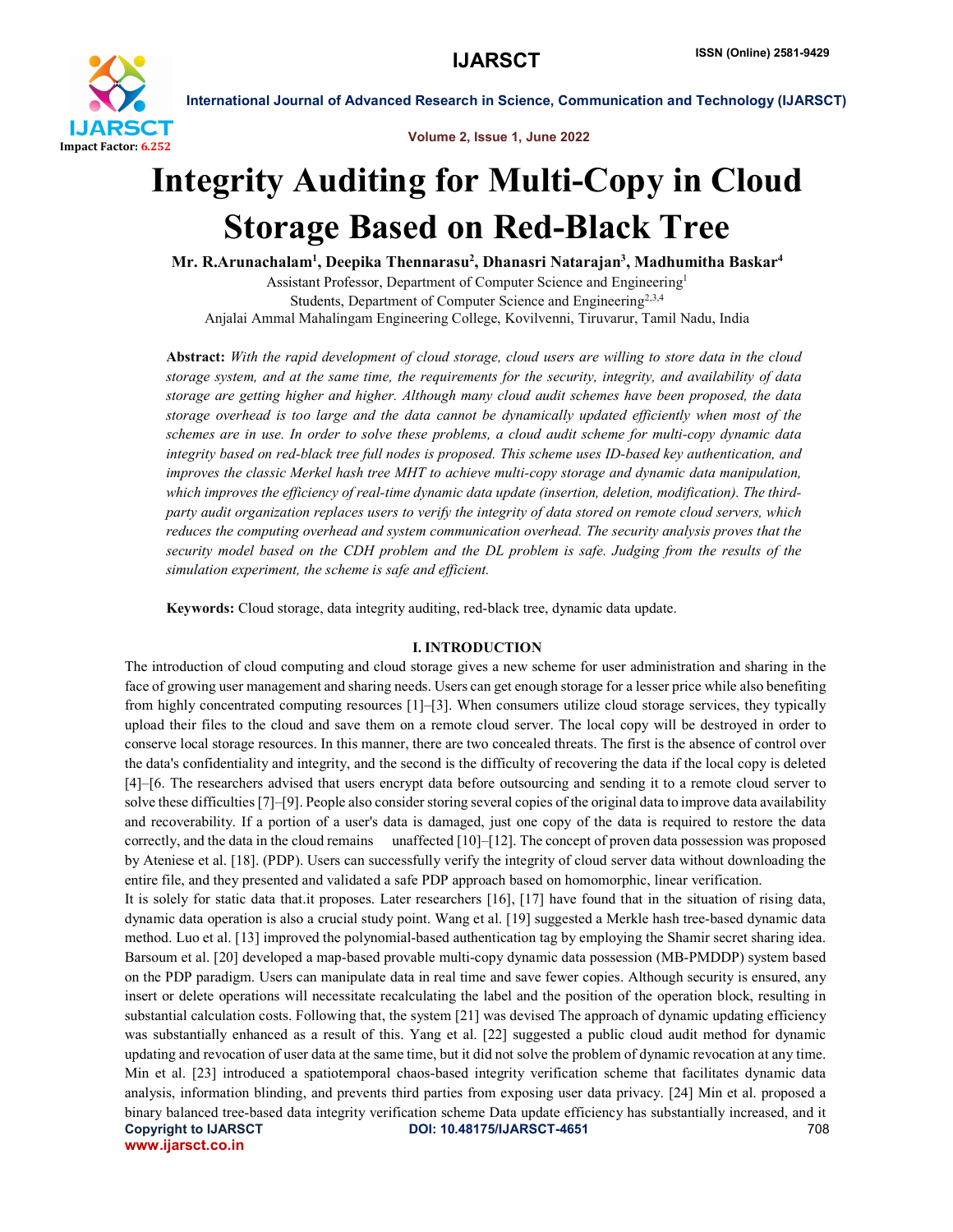

### Volume 2, Issue 1, June 2022

has also provided us with a study direction. Curtmola et al. [25] developed an audit technique based on RSA signatures to enable public audit of multi-copy storage, but it does not offer dynamic data analysis. Barsoum and A. Barsoum and Hasan [26] presented a DPDP structure to overcome this problem, which provides dynamic data copy, block change, quick deletion, and fast addition on the cloud server. Shacham and Waters [27] developed a remote public data integrity verification technique and a private data integrity verification scheme based on the pseudo-random function and BLS signature. Shen et al. [28] presented a doubly linked list dynamic structure that may effectively test whether the data saved by the cloud service provider is safe. Most schemes used to generate their public and private keys using the certificate issuing authority PKI, which was a big overhead for certificate issuing authorities To reduce the expense of certificate administration, following methods began to use ID-based signatures [14], [15]. Shen et al. [29] suggested an identity-based remote data integrity audit approach that enables data sharing while also simplifying cumbersome certificate management. Then Zhang et al. [30] introduced a comprehensive dynamic multi-copy session approach (MR-DPDP). They employed the Merkel hash tree's rank characteristics to validate the data in this protocol, but because all of its copies are stored on a cloud storage server, the performance of multiple copies is useless. Li et al. [31] proposed delivering all copies to separate cloud storage servers and auditing the integrity of all copies by homomorphic verifiable homomorphism. tags. Other features of remote data integrity audits have been examined, such as privacy protection [32] and data de duplication [33]. Although many copies of a batch update can be stored, the audit cost has always been expensive and the efficiency has been low As a result, we'll look at how to optimize the storage structure and reduce dynamic operation overhead in order to create a dynamic multi-copy integrity audit scheme that works. Specifically, the main contributions of this paper can be summarized as follows:

- 1. The red-black tree data structure is designed to store data in a way that is favorable to efficient data storage, enhances data update efficiency, minimizes data storage consumption, and standardizes data administration. TPA and CSP spoofing attacks should be avoided at all costs.
- 2. A digital signature scheme based on ID is designed, which improves the security of the private key and the secret key pair, and avoids the resource consumption caused by the use of PKI as the basic public and private key generation, and effectively reduces the cost.
- 3. The user can select the amount of copies to be made, encrypt the copies, and then generate signatures for the encrypted files. If the user wants the original file, he can easily convert the encrypted file to the valid original file. This technique efficiently protects data sharing and storage security while also enabling remote data integrity auditing. The scheme's safety was assessed by broad experiments, and its effectiveness was demonstrated through concrete implementation. The findings revealed that the suggested strategy performed as expected in terms of safety and efficiency..

### II. LITERATURE REVIEW

- 1. The capacity of the Indonesian healthcare system to respond to COVID-19 utilizing Cloud computing to study in 2021 was written by Mahendradhata, Y., Solikha, D.A., and others, and it has merits such as It was less complicated and had fewer flaws. Only one file was saved.
- 2. The title of the book, A review of problems and possibilities in machine learning for health applying Machine learning to study in 2020, was written by M. Ghassemi, R. Ranganath, and others, and it has merits like as The level of accuracy grew, while the number of demerits decreased. Makes mistakes from time to time..
- 3. B. Norgeot, B.S. Glicksberg, and A.J. Butte, 2019. The book's title was A call for deep-learning healthcare, and it was written by name. Deep learning is being used in research in 2019, and it has benefits such as Data collection is secure, but there is a need for more storage..
- 4. Kumar's book's title is "scalable and secure access control policy for health care system block chain and upgraded bell Lapadula model employing Methodology to research in 2021," and it has benefits such as being more secure and drawbacks such as being difficult to access data.
- 5. Current status of point-of-care diagnostic devices in the Indian healthcare system with an update on COVID-19 pandemic using Android Application to research in 2020 was written by Konwar, A.N. and Borse, V. The book's title was Current status of point-of-care diagnostic devices in the Indian healthcare system with an update on COVID-19 pandemic using Android Application to research in 2020, and it has merits such as Maintaining the

www.ijarsct.co.in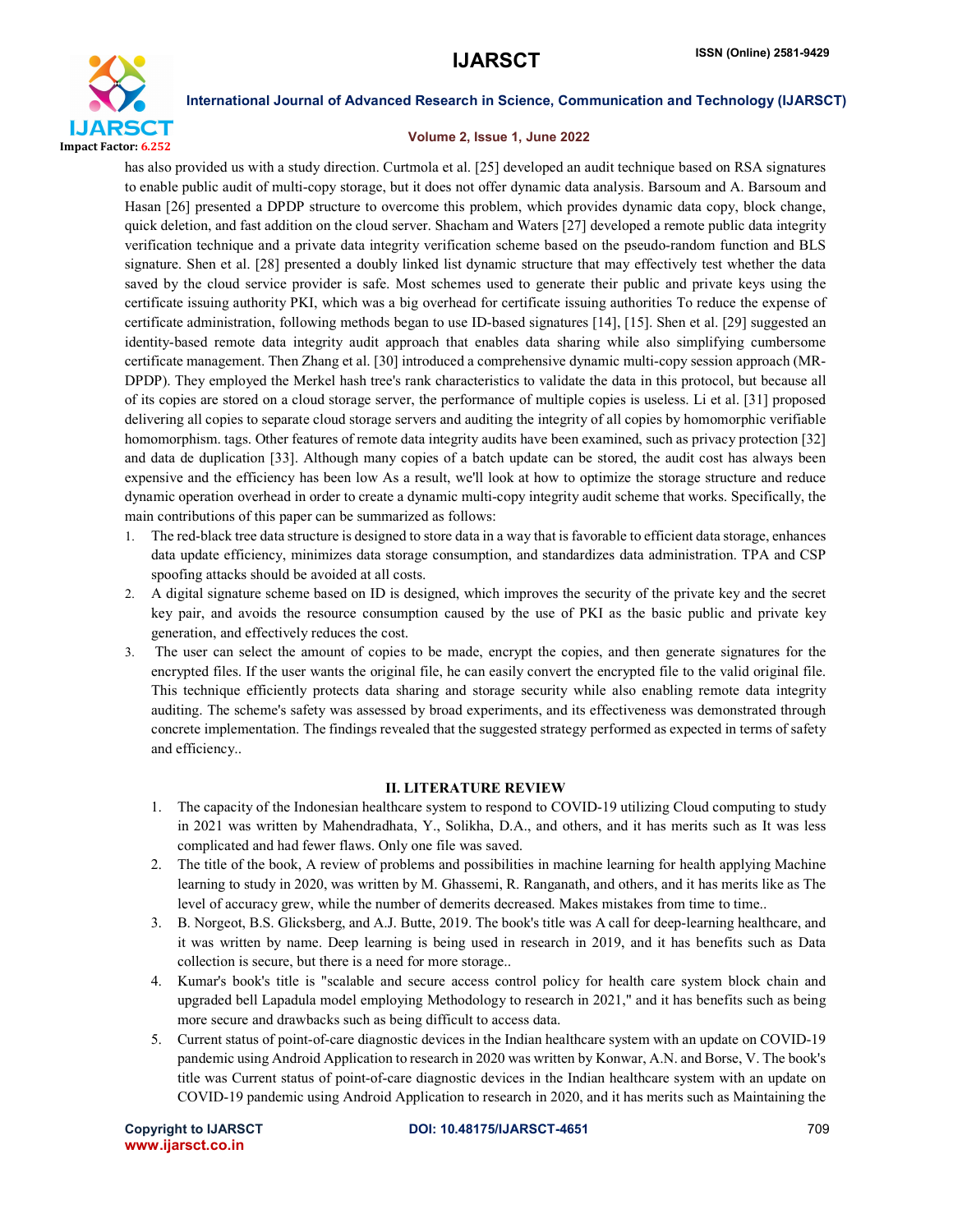

Volume 2, Issue 1, June 2022

problem of more memory space and demerits.

# III. SYSTEM MODEL

The system model involves four different entities: cloud server (CSP), users, key pair generator (PKG) and third-party audit agency (TPA),

- 1. CSP: Cloud servers give consumers access to a large amount of data storage. Users store data on cloud servers, which allows them to conserve local storage space, take advantage of advanced cloud computing features, and share information with others. User: A user is a member of an organization, and a large number of files are stored in the cloud server.
- 2. PKG: PKG is trusted by other entities. It is responsible for generating system public parameters and signature key pairs.
- 3. TPA: TPA is a public verifier. It can audit the integrity of the data stored on the cloud server on behalf of the user.



FIGURE 1. The system model of the data integrity auditing.

# IV. SYSTEM COMPOSITION

A multi-copy dynamic data integrity audit protocol includes the following algorithms:

- a. KeyGen: This algorithm is executed by the user. It accepts a security parameter x as input, and generates a key pair (sk, pk) and system parameters, which will be used in the following algorithm.
- b. ReplicaGen: This algorithm is executed by the user. It accepts a file F as input and outputs  $Fi =$ {bi,j}1≤i≤t,1≤j≤n.
- c. TagGen: The algorithm is executed by the user. It takes different copy files and private key sk as input, and outputs aggregate label θj = Qt i=1  $\sigma i$ , j.
- d. Store: This algorithm mainly runs on users, CSP and TPA. The TPA verification output result is 1 or 0, and the meaning of 1 or 0 indicates whether you agree to upload data.
- e. ChalGen: This algorithm is mainly run by users and TPA to generate a random challenge chal.
- f. ProofGen: This algorithm mainly runs on CSP to generate an integrity audit certificate P.

# V. SECURITY MODEL

A secure PDP protocol should be complete, which means that if the prover can generate a valid certificate and pass the verification, the data must be stored. In order to verify the security, we have extended the security model to some copies of the file. We set up a game between the challenger C and the adversary A to show that the adversary A poses a threat to the security of the entire data integrity audit program. In this data model, the data owner is regarded as the challenger C, and the untrusted cloud server is regarded as the adversary A.

This game includes the following stages:

- a. Setup phase: The challenger C initializes the system to obtain the public parameters, master key msk and signature key pair.
- b. Queries phase: Adversary A and challenger C do three queries next.

www.ijarsct.co.in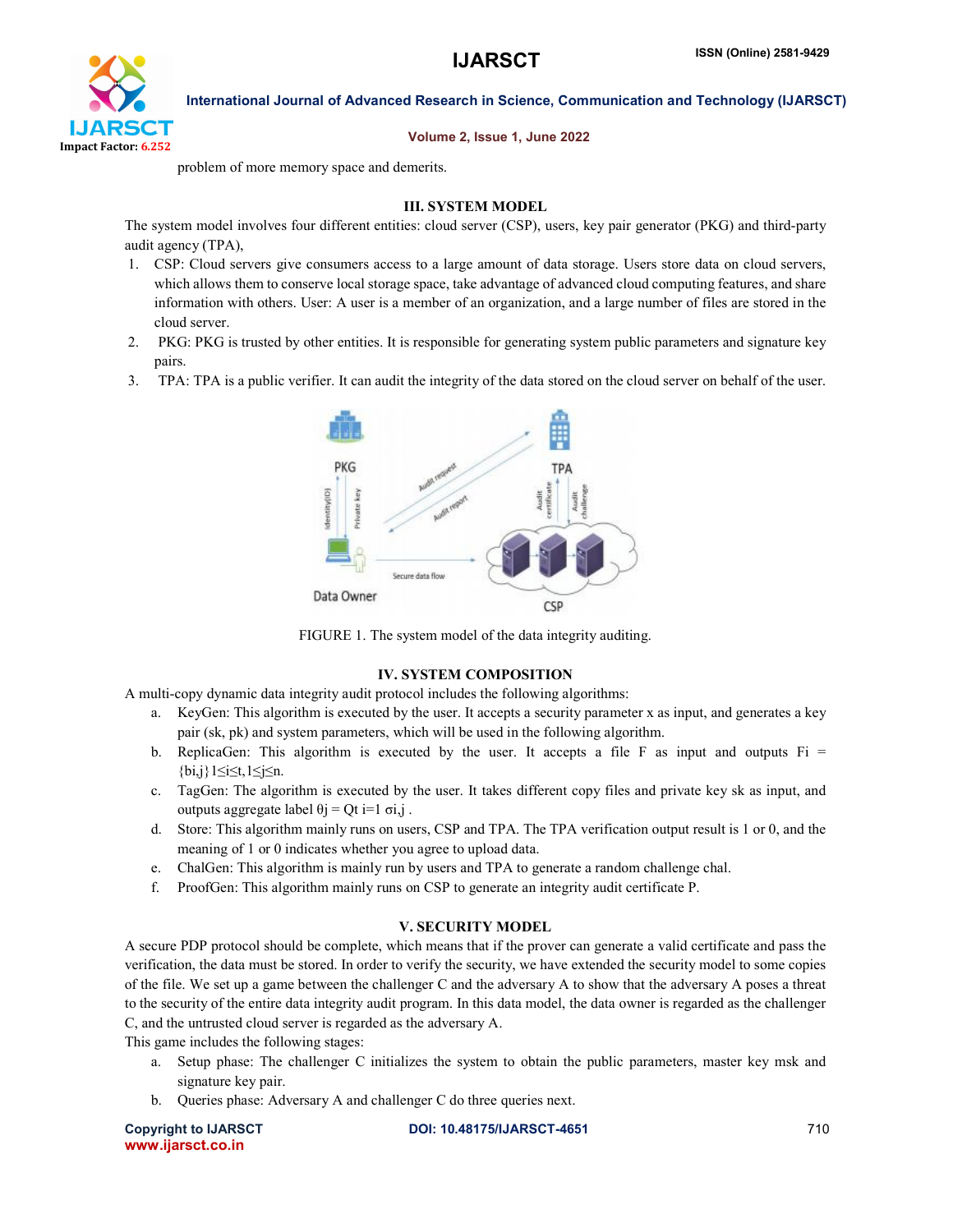

#### Volume 2, Issue 1, June 2022

- 2. Hash Queries: The adversary A makes a series of hash queries to the challenger C. The challenger C returns the hash value to the adversary A.
- 3. Extract Queries: The adversary A queries the private key for the authentication ID. The challenger C runs the Extract algorithm to generate the private key skID and sends it to the adversary A.
- 4. SigGen Queries: The adversary A queries the signature of file F. The challenger C runs the SigGen algorithm and sends the signature to the adversary A.
- 5. Challenge phase: In this phase, the adversary A is the audit object, and the challenger C sends a challenge chal  $= \{j, vj\}$   $\gamma_1 \leq j \leq \gamma_c$  to the adversary. At the same time, the adversary A is requested to provide a proof of data possession P based on the challenge chal.
- 6. Forgery phase: After accepting the request of the challenger C, the adversary A generates a proof of possession P of the data block. If the proof can pass the challenge of the challenger C with a probability that cannot be ignored, it can say that the adversary A has succeeded in the above game.

# VI. DESIGN GOAL:

In order to achieve safe and effective dynamic audit of cloud data, our schema design should achieve the following goals:

- 1. Public audit: TPA can verify the integrity of the data stored in the cloud server on behalf of the user, and will not cause other problems to the user.
- 2. Storage accuracy: Only when the CSP can completely save the data stored by the user, the audit certificate chal generated by the CSP can pass the TPA audit successfully.
- 3. Dynamic operation support: Allow users to perform reasonable dynamic update operations (insert, delete, and modify) the data stored on the CSP, and ensure the efficiency of the entire cloud storage system.
- 4. Privacy protection: Design a random factor to encrypt the original file, and only calculate the signature of the encrypted file. The CSP and TPA cannot get the valid and correct original file.

# ALGORITHM:

### Dynamic Storage Structure Red-Black Tree

A red-black tree is a self-balancing binary search tree with one extra bit at each node, which is commonly read as the color (red or black). During insertions and deletions, these colors are utilized to keep the tree balanced. The tree's balance isn't ideal, but it's good enough to cut down on searching time and keep it around O(log n), where n is the total number of components in the tree.

$$
X(m_{i,j}) = \frac{\sum_{k=1}^{L} A_{i,j,k} \times \frac{1}{256}}{L}
$$
  

$$
\begin{cases} K(m_{i,j}) = 1 - aN_L^2 + bN_R \\ \sum_{k=1}^{L} A_{i,j,k} \times \frac{1}{256} \\ T(m_{i,j}) = \frac{L}{L} \\ X(m_{i,j}) = 1 - aK(m_{i,j})^2 + bT(m_{i,j}) \end{cases}
$$

The ASCLL of the k-th character of the j-th block of the i-th copy is represented by  $Ai, j, k [0, 255](11t, 1 j n, 1 k L)$ . A non-leaf node's left and right child nodes are NL and NR. In non-leaf nodes, calculate the value K(mi,j) by NL and NR using the henon map, then calculate the FIGURE 2. The full-node red-black tree T-RB Tree. T (mi,j) using the leaf node calculation method, then use the non mapping to combine the two values.

- 1. X is the value of a non-leaf node (mi,j). As a result, when a node changes, the change in node value may be enhanced, and the data integrity can be properly appraised. There are usually numerous copies of the data file kept on the cloud server.
- 2. Checking the binary value of the root node of each red-black tree, especially when the number of copies is huge, will make verification extremely difficult. As a result, the position of the data block of the altered file copy can be calculated by aggregating the root node values of all file copies into the metadata M.

www.ijarsct.co.in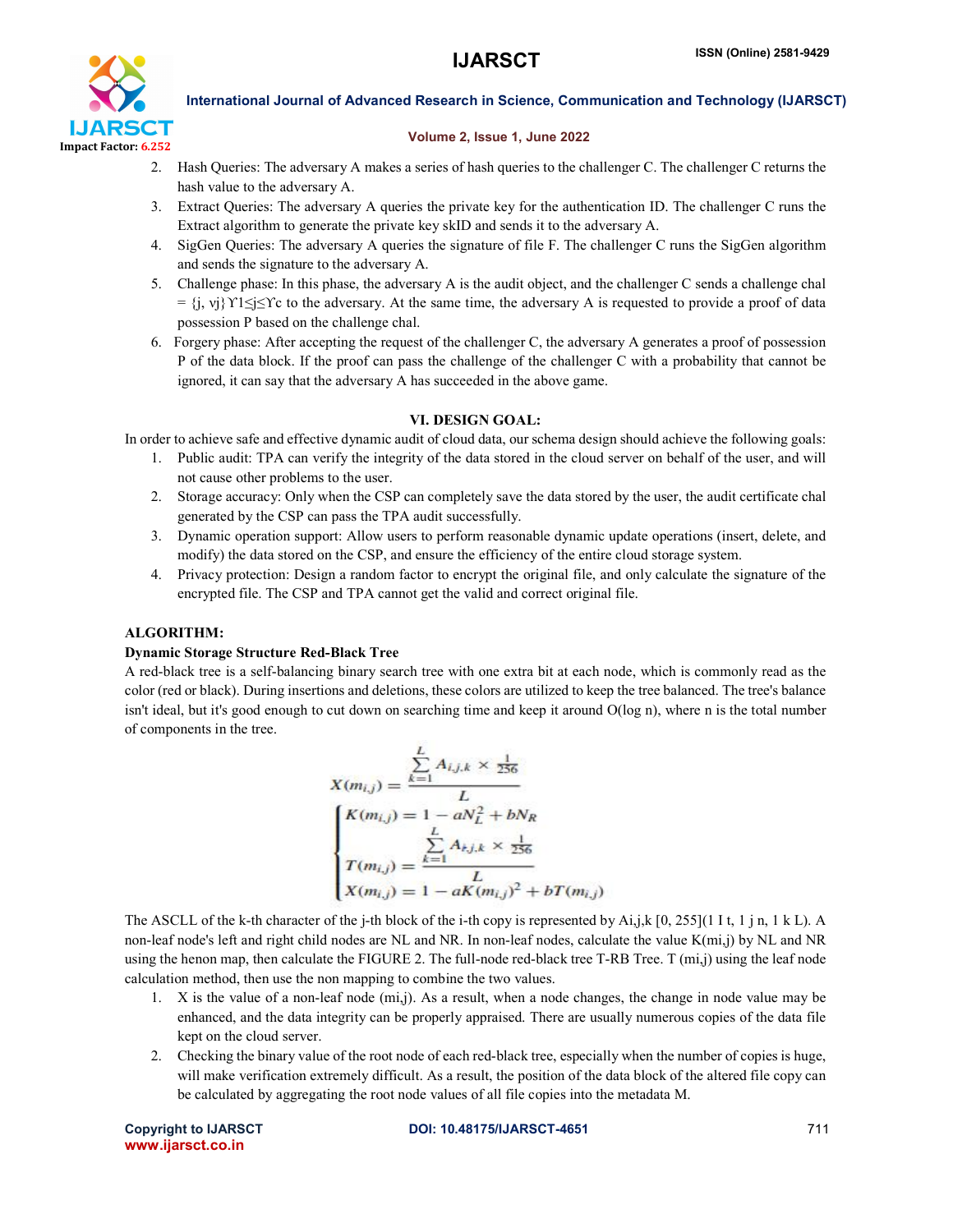



FIGURE 2. The full-node red-black tree T-RBTree.

#### Construction of Our Proposal

The review process is split into two sections in the program the setup phase and the verification phase. The prior phase consisted of some preliminary work, such as KeyGen, ReplicaGen, and TagGen. The user is the major focus of the system settings. The user uses the KeyGen method to establish a public and private key pair, and then uses ReplicaGen and TagGen to conduct further pre-processing operations. Three algorithms are used in the last phase: ChalGen, ProofGen, and Verify Proof. Users, CSPs, and TPAs will all be involved in data verification at this level. The TPA provides verification challenge information to the CSP using the ChalGen algorithm, and the CSP responds using the Proof Gen algorithm to prove the integrity of the stored data. The final Verify Proof algorithm is as follows: TPA audits the proof and sends the audit results to the user by TPA. The following are the specific implementation details:

#### 1) KeyGen algorithm (1k )

This algorithm involves the use of a randomly generated number, m, which is used with signing a message along with a private key, k. This number m must be kept privately. The value mis meant to be a nonce, which is a unique value included in many cryptographic protocols.



FIGURE 3.KeyGen algorithm Structure

#### 2) ReplicaGen algorithm (·)

The dynamic replication algorithm determines when to perform replication, which file should be replicated, and where to place the replica. The main purpose of the dynamic replication algorithm is to increase the data read performance from the perspective of the clients.

www.ijarsct.co.in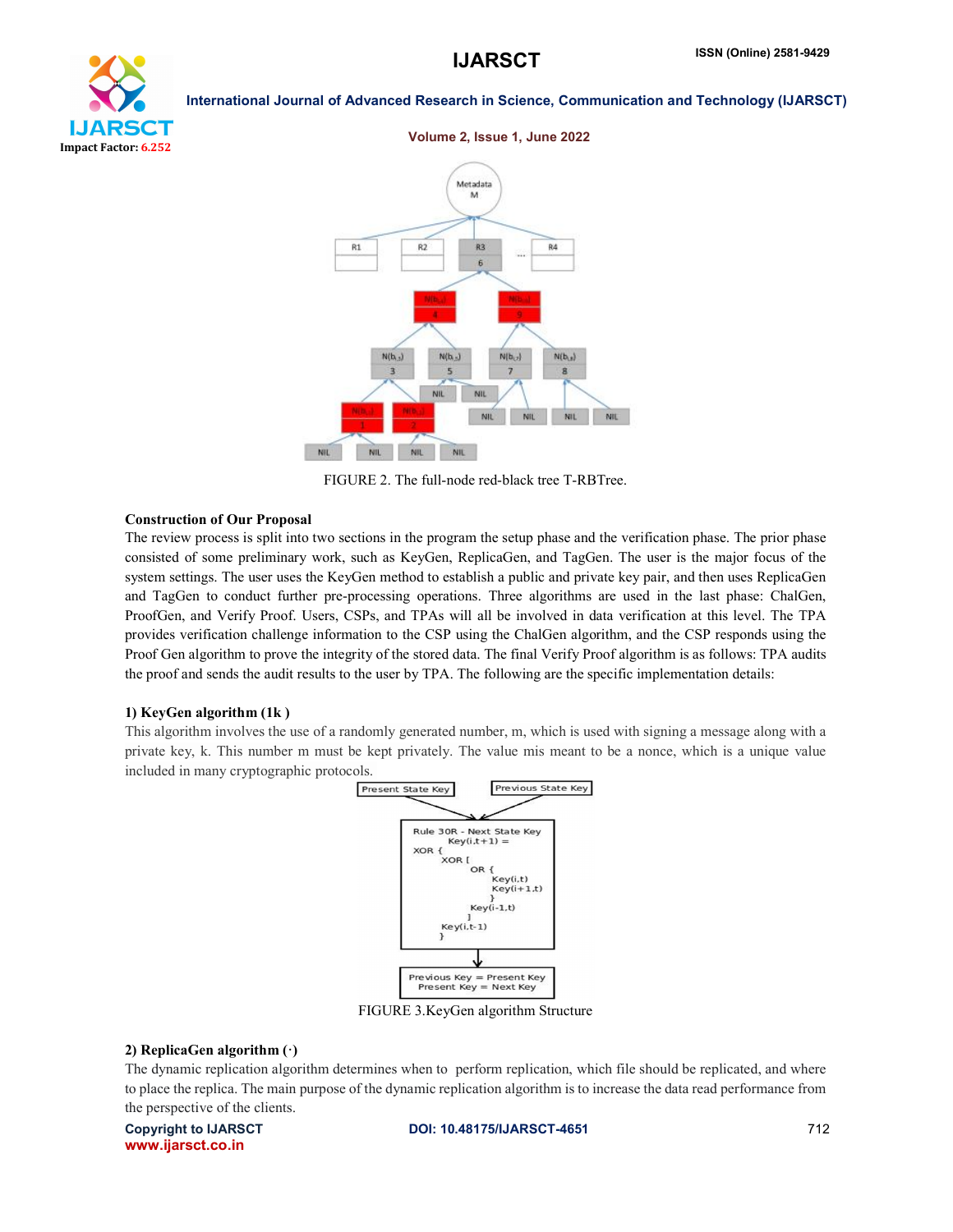

### Volume 2, Issue 1, June 2022

- 1. The user generates multiple copies of the original file by running the ReplicaGen algorithm.
- 2. The user first selects filename  $\in \{0,1\}^*$  for the copies, and divides it into n blocks. Each block has the same size, if the size of the last block is smaller than the other blocks, add 0 to fill it. We select a random number ri,j  $\in \mathbb{Z}$ ∗ p
- 3. The original file is encrypted, and the encrypted file is  $F * = \{m1, m2, ..., mn\}$  and the data block bi,j = mj + ri,j . If you want to get the original file, you only need to calculate mj = bi,j − ri,j to get the contents of the original file.
- 4. Finally, t different copy files  $Fi = \{bi, j\} 1 \le i \le t, 1 \le j \le n$  can be obtained.

# 3) TagGen algorithm  $(·)$

The owner of the data selects a random element Ui,j, and generates a signature  $\sigma i$ ,j = sk1 · [H2(U bi,j i,j) · u bi,j] sk2  $\in$ G1 for each random element, where Ui,j = {filename  $\|\varepsilon\|$ η} is the identification code of data block bi,j, filename is the name of file Fi,  $\varepsilon$  is the virtual index of data block bi,j, and  $\eta$  is the use of random function f to encrypt filename and  $\varepsilon$ . The public parameters selected by Ui,j from G1 correspond to the corresponding management cycle. Then an aggregate signature  $\theta$ j = Qt i=1  $\sigma$ i,j is generated. The user initializes the storage into two red-black trees. One red-black tree is used to store the node value and the serial number of the data block, and the other one stores the node value, data block bi,j and the serial number of the data block. The metadata of each copy is calculated by equation 3. Then, the user sends {pk, M, T-RBTree} to the TPA and sends {Fi , θj , C-RBTree} to the CSP. After receiving the data, the CSP needs to verify the consistency between the data block and the signature through the following equation:

 $e(\theta j, g) = e(H(ID), mpk) \cdot e(Yt i=1 H2(Ubi, j i, j) \cdot u bi, j, pk)$ 

# 4) ChalGen algorithm  $(·)$

TPA presents an integrity audit certification challenge to the CSP on behalf of the user using the ChalGen algorithm. On a regular basis, TPA will issue verification challenges to the CSP to ensure that the CSP has all of the copies and that they are complete. The user gives a specific file verification job to the TPA.'

# 5) ProofGen algorithm (·)

To build a relevant audit certificate for a data block, CSP uses the ProofGen algorithm. The CSP locates the storage directory server using the sent command and then transfers j1jc to the relevant storage server after receiving the verification challenge chal. After receiving T (bi,j), i,j1it,1jc, the storage server returns it to the main storage server. The i,j reflects the data block bi verification j's path. The primary storage server will deliver the authentication path i, $2 = i, 1$ , i,2, i,3, i,5, i,4, i,9, i,6 of bi,2, where i,1 = T (bi,1), i,4 = T (bi,1)||T (bi,2)||T (bi,3)||T (bi,5)||T (bi,4), and T (bi,j)1  $\mu = P \gamma c$  j=γ1 bi,j ·vj ,  $\theta = Q \gamma c$  j=γ1  $\theta$  vj j of the data block bi,j. The CSP returns the audit certificate P = {μ, θ, {bi,j, κi,j} 1≤i≤t,γ1≤j≤γc } to the TPA.

# 6) VerifyProof algorithm (·)

After receiving the audit certificate P, TPA calculates the node value C(bi,j) based on κi,j , and then calculates M0 based on {C(bi,j), κi,j}1≤i≤t,γ1≤j≤γc . TPA checks M0 = M, if it is not equal, output ''Failure'', otherwise continue to calculate:  $e(\theta, g) = e(H(ID) vj, mpk) \cdot e(Yt i=1 Y yc j=γ1 H2(U bi, j i, j) vj \cdot u \mu, pk).$ 

# VI. METHODOLOGY

The cloud server (CSP), users, key pair generator (PKG), and third-party audit agency are all part of the system paradigm (TPA),and its processed by using five modules are:

# 6.1 Data Owner

Data owners are either individuals or teams who make decisions such as who has the right to access and edit data and how it's used. Owners may not work with their data every day, but are responsible for overseeing and protecting a data domain.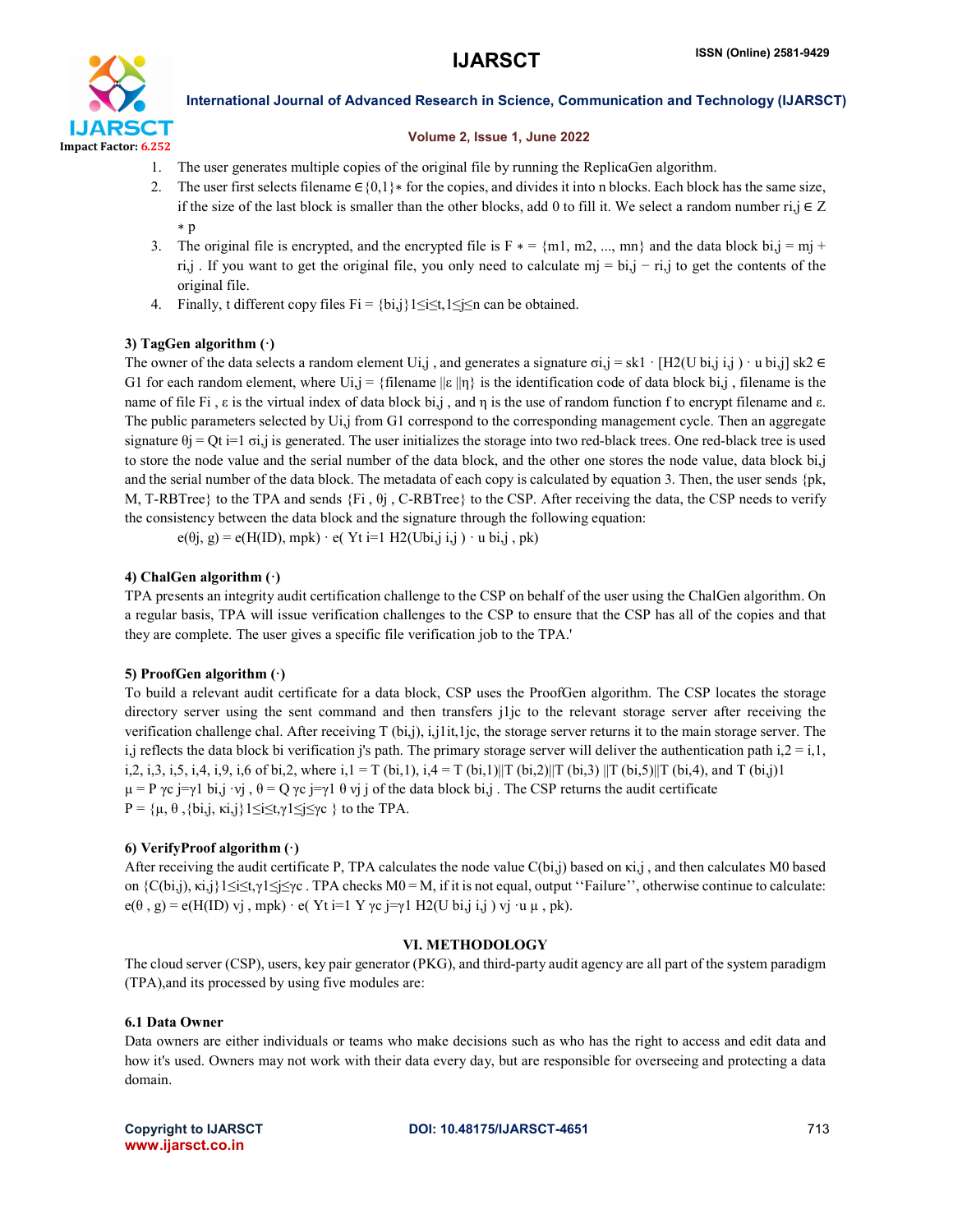Volume 2, Issue 1, June 2022



### International Journal of Advanced Research in Science, Communication and Technology (IJARSCT)



FIGURE 4: process of data owner

#### Key Auditing

Audits provide third-party assurance to various stakeholders that the subject matter is free from material misstatement. The term is most frequently applied to audits of the financial information relating to a legal person. Other commonly audited areas include: secretarial and compliance, internal controls, quality management, project management, water management, and energy conservation. As a result of an audit, stakeholders may evaluate and improve the effectiveness of risk management, control, and governance over the subject matter.



FIGURE 5: process of key auditing

#### Third Party Auditing

In the third party auditor the holistic detection of insecure information flow including implicit and explicit paths is performed and accurate prediction. The lifecycle of cloud applications is also predicted into consideration the intercomponent communication between an application's web services.



FIGURE 6: process of third party auditing

### Cloud Storage Management

Cloud data management is a way to manage data across cloud platforms, either with or instead of on-premises storage. The cloud is useful as a data storage tier for disaster recovery, backup and long-term archiving

#### Verifications

Verification in an audit process can be done offsite or onsite. Offsite verification means verification by checking documents, official records, photos and by questioning staff responsible or otherwise trusted to be a reliable source for the facility in verification. Onsite verification means the verifying party is physically visiting the facility, getting introduced into due facts about it on the site where the facility is located and operated.



FIGURE 7: process of verification

www.ijarsct.co.in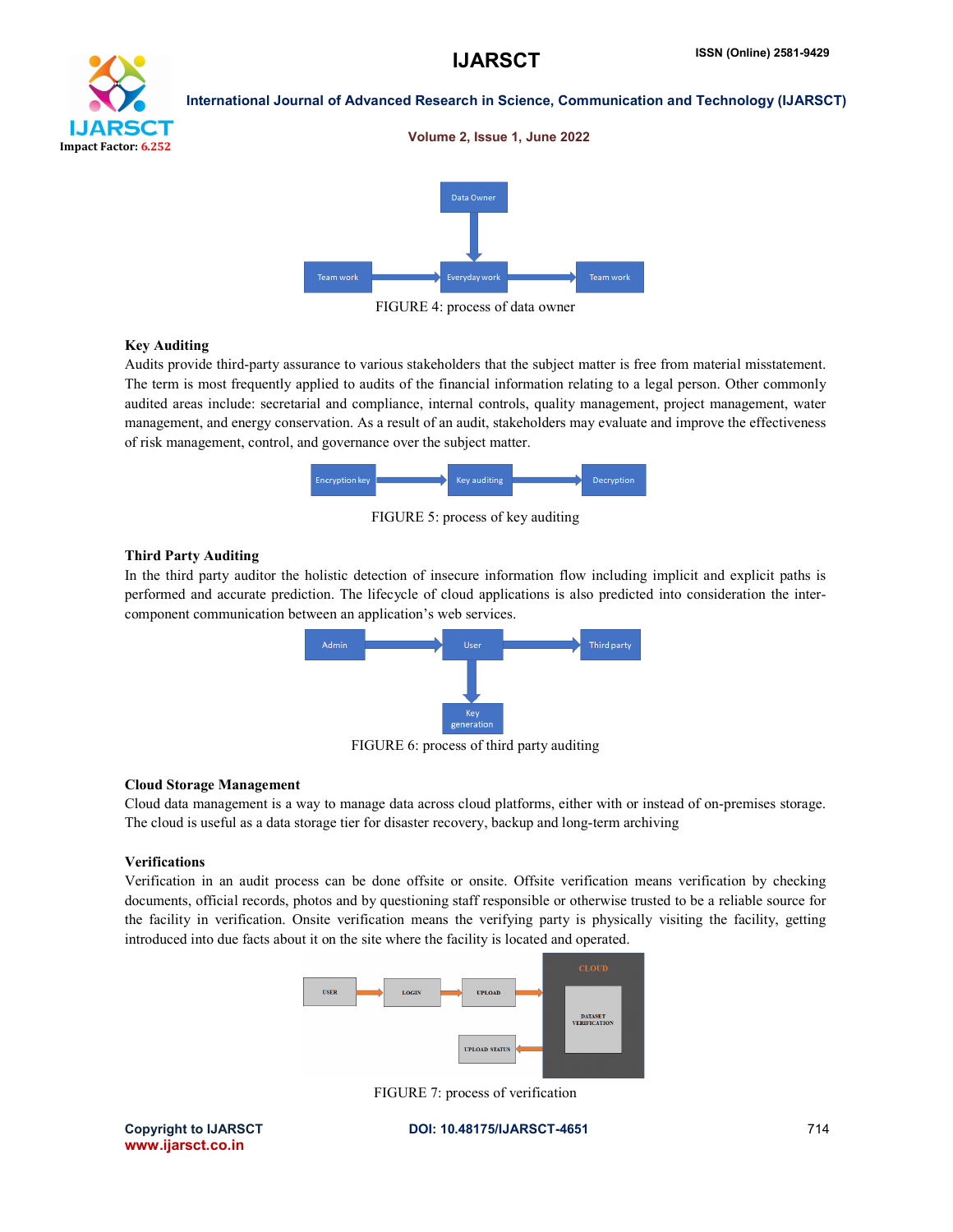

#### Volume 2, Issue 1, June 2022

### Security Analysis

The proposed scheme is investigated in this part, and the scheme is described by the following theorem.

Theorem 1 (Accuracy): The features of the suggested program are as follows:

(No. 1) (Signing secret key correctness) When the PKG transmits the right signature key to the user, the user can verify the signature key pair.

2) (Correctness of the original file and its associated signatures) CSP can verify the original file and its associated signature.

3) If you're looking for a unique (Authentication correctness) The proof of its generation can pass the TPA verification when the cloud server can completely store the file.

#### Prove

The user confirms whether the formula (4) is established in the Keygen algorithm by receiving the correct from the PKG. The final derivation of the equation can be proven to be true based on the nature of the bilinear map:

e(ssk, g)

$$
= e(H (ID) x , g)
$$

 $= e(H (ID), mpk)$ 

The CSP determines the original file Fi and its corresponding tag i,j, which is used to verify the Tag Gen algorithm's formula (5). It can be deduced to achieve the results that prove that it is true based on the nature of bilinear map:

$$
e(\theta_j, g)
$$
  
=  $e(\prod_{i=1}^t \sigma_{i,j}, g)$   
=  $e(sk_1, g) \cdot e((H_2(U_{i,j}^{b_{i,j}}) \cdot u^{b_{i,j}})sk_2, g)$   
=  $e(H(ID), g^x) \cdot e(\prod_{i=1}^t H_2(U_{i,j}^{b_{i,j}}) \cdot u^{b_{i,j}}, g^{sk_2})$   
=  $e(H(ID), mpk) \cdot e(\prod_{i=1}^t H_2(U_{i,j}^{b_{i,j}}) \cdot u^{b_{i,j}}, pk)$ 

After getting a valid audit challenge chal = j, j, CSP was confirmed. The verification equation (6) is derived from the left to the right and then from the right side to the left, depending on the form of the bilinear map, and finally the result is proved correct:

$$
= e(\prod_{j=\gamma_1}^{y_c} \prod_{i=1}^{l} sk_1 \cdot [H_2(U_{i,j}^{b_{i,j}}) \cdot u^{b_{i,j}}]^{sk_2})^{v_j}, g)
$$
  
\n
$$
= e(sk_1^{v_j}, g) \cdot e(\prod_{j=\gamma_1}^{y_c} \prod_{i=1}^{l} [H_2(U_{i,j}^{b_{i,j}}) \cdot u^{b_{i,j}}]^{sk_2})^{v_j}, g)
$$
  
\n
$$
= e(ssk^{v_j}, g) \cdot e(\prod_{j=\gamma_1}^{y_c} \prod_{i=1}^{l} H_2(U_{i,j}^{b_{i,j}}) \cdot u^{b_{i,j}})^{v_j}, g^{sk_2})
$$
  
\n
$$
= e(HID)^{x \cdot v_j}, g) \cdot e(\prod_{j=\gamma_1}^{y_c} \prod_{i=1}^{l} H_2(U_{i,j}^{b_{i,j}})^{v_j})
$$
  
\n
$$
= e(\prod_{j=\gamma_1}^{y_c} \theta_j^{v_j}, g)
$$
  
\n
$$
= \prod_{j=\gamma_1}^{y_c} \prod_{i=1}^{l} u^{b_{i,j} \cdot v_j}, g^{sk_2})
$$
  
\n
$$
= e(\prod_{j=\gamma_1}^{y_c} (\prod_{i=1}^{l} \sigma_{i,j})^{v_j}, g)
$$
  
\n
$$
= e(H(ID)^{v_j}, mpk) \cdot e(\prod_{i=1}^{l} \prod_{j=\gamma_1}^{y_c} H(U_{i,j}^{b_{i,j}})^{v_j} \cdot u^{\mu}, pk)
$$

 $e(\theta, g)$ 

www.ijarsct.co.in

 $= e\left(\prod_{i=1}^{\gamma_c}\right)$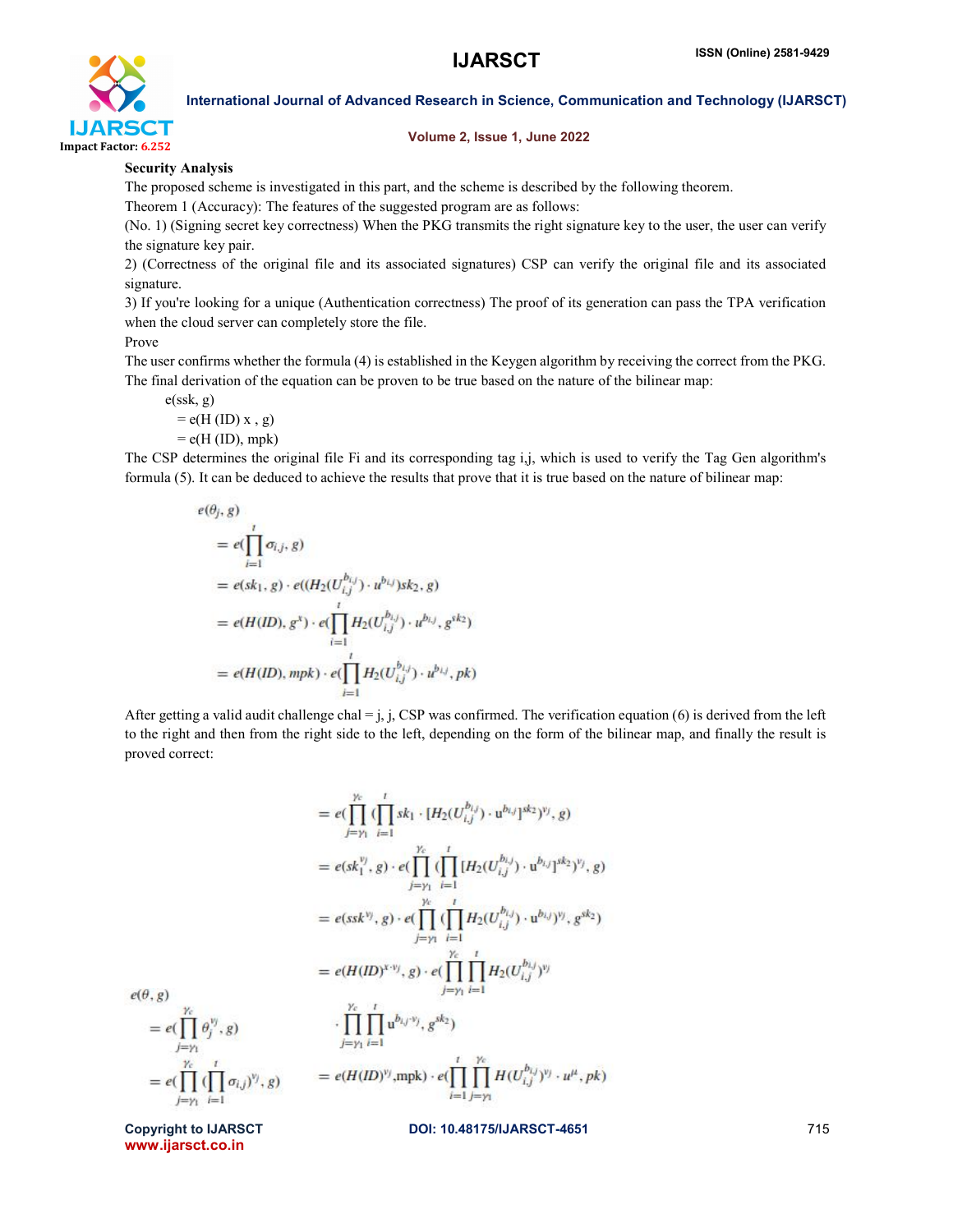

#### Volume 2, Issue 1, June 2022

Theorem 2(Audit Security): Assume that the CDH issue in the bilinear group is difficult to solve, and that the file signature generated in the signature method is fundamentally tough.

to hammer If users encounter an issue that is not addressed in Section 4, the strategy outlined in Section 4 will be implemented.

If the CSP is untrustworthy, the user's data may be harmed. omited or even changed At this point, when the CSP is being implemented, It is impossible to calculate a fabricated evidence that can be audited. TPA has confirmed this. Prove.

To prove the theorem, we'll apply the zero-knowledge theorem. In our suggested approach, a knowledge extractor is built if the CSP can issue a faked audit certificate that can be confirmed by the TPA when the data is inaccurate (such as when the data has been tampered with secretly by the CSP or when the data is destroyed). A complete challenge data block can be obtained by constantly extracting the challenged data block information. A sequence of games will be used to finish our proof.

# Efficiency Analysis

Our technique is compared to various data integrity verification schemes in this section, such as schemes [20], [23], and [31]. [20] is a dynamic operation method that is based on On MHT, scheme [23] is a multi-copy data integrity verification based on spatiotemporal chaos, while scheme [31] is a multi-copy data integrity verification based on Verification of multi-copy data integrity using an ID signature As a result, contrasting these layouts is a good idea. choose the plan we've proposed.

### Performance Analysis and Comparison

Assume m is the number of copies, c is the number of data blocks in the audit challenge, n is the total number of data blocks, s is the number of sectors in each block,  $|F|$  is the size of the copy file, and n is the total number of data blocks.

### Computational Overhead

As can be seen, our system has a far lower computing overhead than other schemes. The gap will steadily widen as the number of copies rises. We examined the computational costs of label development, proof generation, and evidence verification at three different stages. These levels use the greatest resources and are the most comparable in the plan.

### Storage Overhead

The storage cost primarily consists of the cost of storing file copies, the cost of storing associated signatures of file copies, and the cost of storing information, such as verification costs. The storage cost of file copies, as well as the accompanying signature cost of file copies, make for a significant amount of these costs. The Merkle tree is used to store data files in Scheme [20].Each leaf node contains a data block, while each tree keeps a file copy. As a result, in a duplicate, there are as many leaf nodes as there are blocks. The tree's structure will be very large in the case of large data blocks, and its size will be greater than m|F|.

### Communication Overhead

The communication overhead of the integrity verification scheme generally includes: passing a random challenge chal, responding to a challenge, data integrity certification, and communication overhead in the update phase. For the number c of data blocks users want to challenge, it challenges chal =  $\{j, vj\}\gamma1 \leq j \leq v$ , where j is the log2(c) calculated from the pseudo-random sequence and  $y_j \in Z * p$ . In the response challenge phase  $P = \{\mu, \theta, \{\text{bi}, j, \text{ki}, j\} \mid 1 \leq i \leq t, \gamma \mid 1 \leq j \leq j \leq r\}$  of our proposed scheme, where  $\mu$ ,  $bi, j \in Z * p$ ,  $\theta \in G1$  and  $k, j$  is a cryptographic hash value with a length of log2(n).

# VII. EXPERIMENTAL RESULT

We will use experiments to evaluate our scheme in this part. The majority of the tests are carried out on a Vmware Workstation Pro with 4GB of RAM and 20GB of ROM.

Ubuntu 20.04.1 is the operating system installed on the workstation. Vmware Workstation Pro is installed on a Dell machine with an i5-8300H@2.8GHz processor and 8GB of RAM. The network utilised is the school campus network,

www.ijarsct.co.in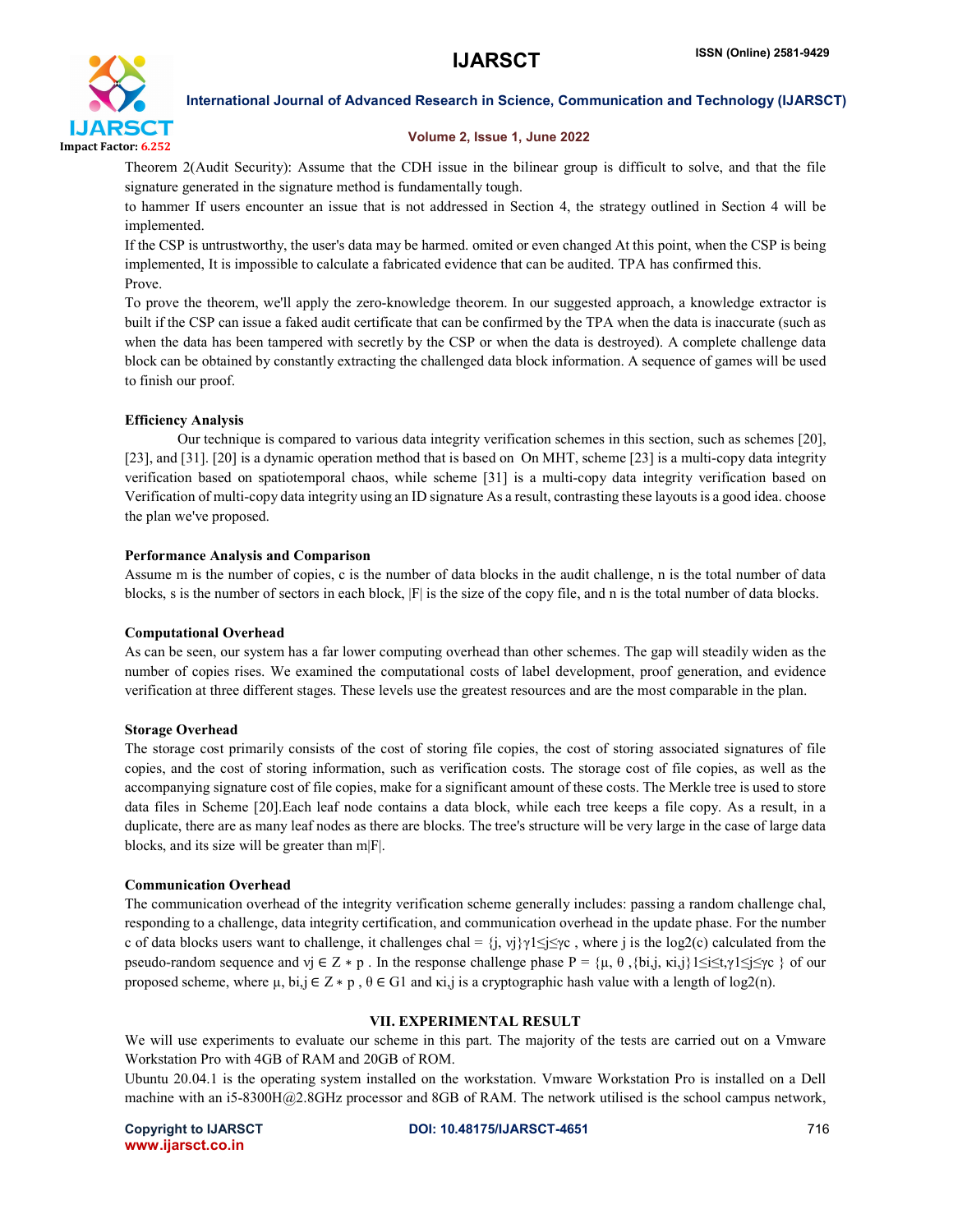

#### Volume 2, Issue 1, June 2022

and the code is written in C, with the free Pairing-Based Cryptography (PBC) library [34] and GNU Multiple Precision Arithmetic (GMP) [35] libraries. The basic field size was set to 512 bits in the experiment, and the bit length of the element was set to  $|p| = 256$  bits. The element in G1 has a bit length of  $|q| = 257$  bits.

The computational cost of signature generation will be evaluated. In the experiment, different signatures are generated for different data blocks with an interval of 100 from 0 to 1000, and each block has 5 copies, which are divided into 20 sectors. As shown in Figure 9, the proposed scheme is compared with other schemes, and the signature generation increases with the increase of data blocks, and it grows linearly.

Our scheme also compared with other schemes the integrity audit overhead of CSP for 100 to 1000 challenged data blocks. Figure 10 shows the calculation cost of evidence generation. It can be seen from the figure that our scheme, scheme [20], scheme [23] and scheme [31] have a linear relationship with the number of challenged data blocks in the evidence generation stage, but our scheme overall more efficient.

Then, during the update step, the communication overhead will be assessed. In scheme [20], Barsoum stated that Inserting and removing data are examples of update operations. issues with engineering There are several solutions for various issues. Insertion procedures, such as data insertion and deletion, are technical concerns. Different insertion strategies are employed for different challenges, with the most common balanced binary tree mode being used. Our technique uses the red-black tree data structure, which only requires two rotation operations after the data node is inserted. The schemes [20] and [23] require O(logN) times in the worst case when deleting data nodes, however the red-black tree in our method only requires three times.







FIGURE 9. The computational overhead of evidence generation.

www.ijarsct.co.in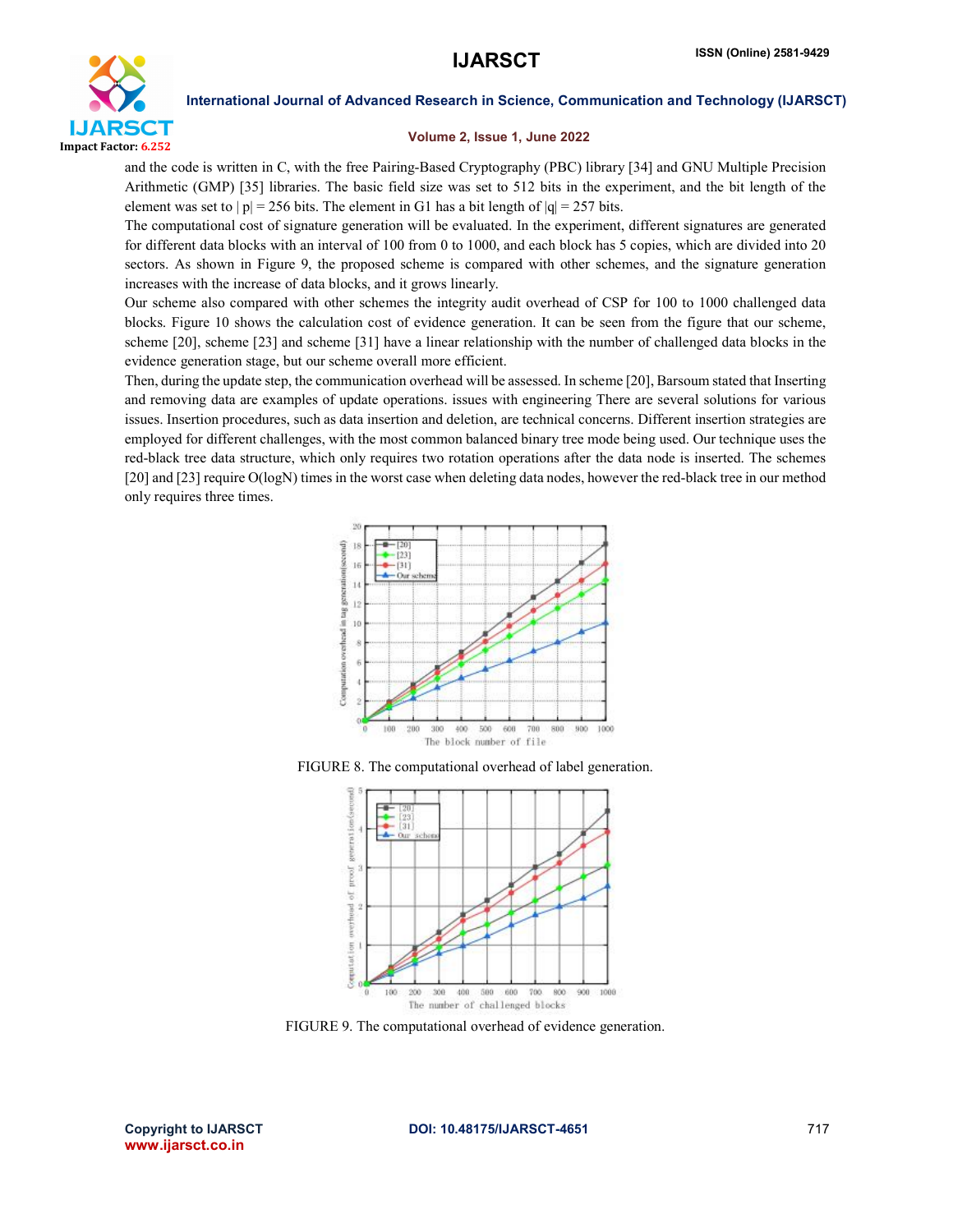

#### Volume 2, Issue 1, June 2022







FIGURE 11. The communication overhead of integrity verification.

#### VIII. CONCLUSION

This study presents a red-black tree-based multiple copies data integrity verification scheme for cloud storage. It can do dynamic operations on many copies .Boost productivity. The red-black color scheme is ideal for data storage. To efficiently optimize data storage, a tree data structure is used Data storage efficiency and data update activities are simplified. The theoretical study of our approach further demonstrates its security. The results of the experiment also reveal that In comparison to other comparable schemes, our method is superior in Computing, storage, and communication costs are all factors to consider. The results of the experiment show that our hypothesis is correct. system provides the desired level of security and efficiency.

### **REFERENCES**

- [1]. W. Shen, J. Yu, H. Xia, H. Zhang, X. Lu, and R. Hao, ''Light-weight and privacy-preserving secure cloud auditing scheme for group users via the third party medium,'' J. Netw. Comput. Appl., vol. 82, pp. 56–64, Mar. 2017.
- [2]. M. Alshehri, A. Bhardwaj, M. Kumar, S. Mishra, and J. Gyani, ''Cloud and IoT based smart architecture for desalination water treatment,'' Environ. Res., vol. 195, Apr. 2021, Art. no. 110812, doi: 10.1016/ j.envres.2021.110812.
- [3]. S. Srivastava, S. Saxena, R. Buyya, M. Kumar, A. Shankar, and B. Bhushan, ''CGP: Cluster-based gossip protocol for dynamic resource environment in cloud,'' Simul. Model. Pract. Theory, vol. 108, Apr. 2021, Art. no. 102275, doi: 10.1016/j.simpat.2021.102275.
- [4]. K. He, J. Chen, Q. Yuan, S. Ji, D. He, and R. Du, ''Dynamic group-oriented provable data possession in the cloud,'' IEEE Trans. Dependable Secure Comput., early access, Jul. 2, 2019, doi: 10.1109/TDSC.2019.2925800.

www.ijarsct.co.in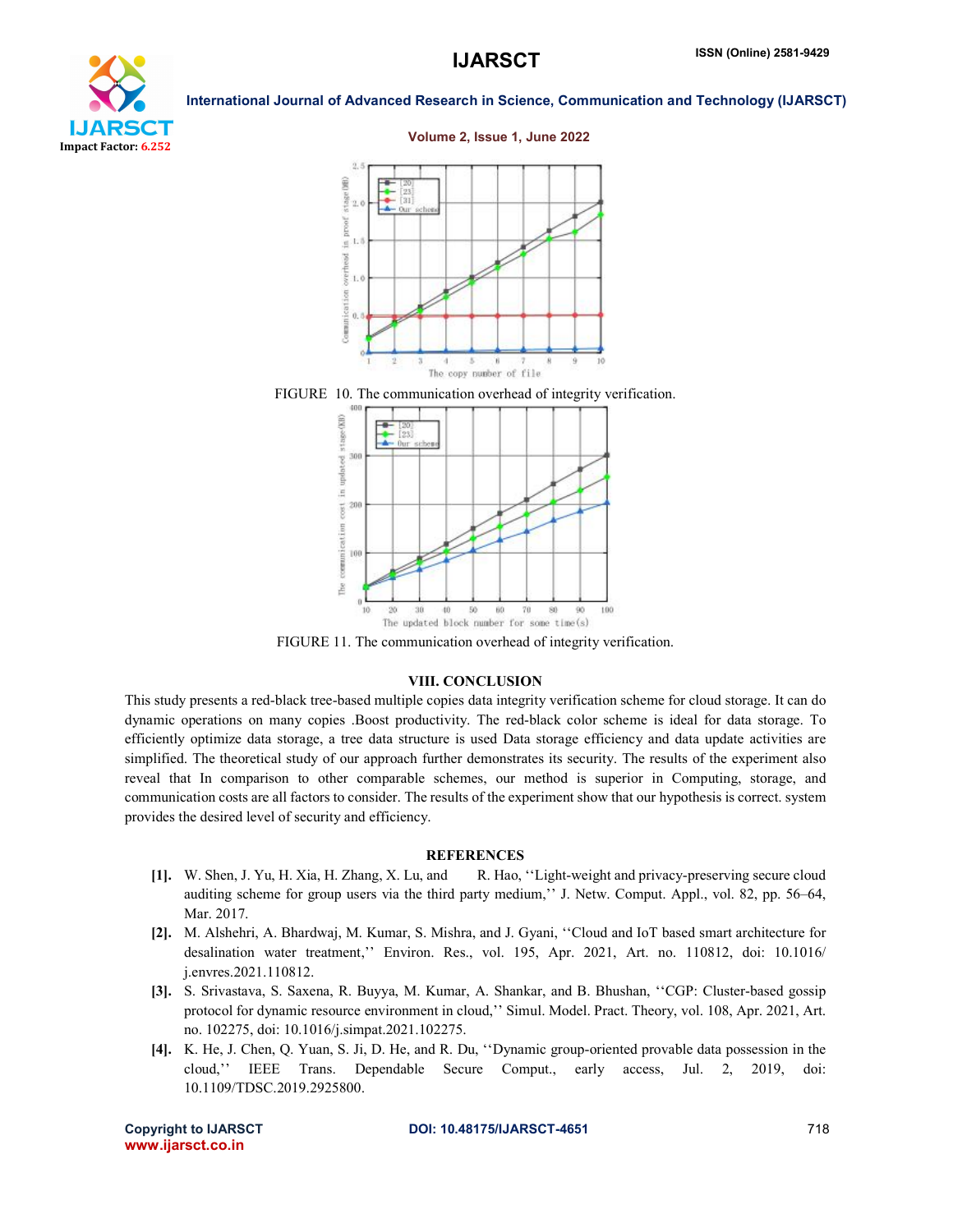

### Volume 2, Issue 1, June 2022

- [5]. M. Kumar, M. Alshehri, R. AlGhamdi, P. Sharma, and V. Deep, ''A DE-ANN inspired skin cancer detection approach using fuzzy C-means clustering,'' Mobile Netw. Appl., vol. 25, no. 4, pp. 1319–1329, Aug. 2020, doi: 10.1007/s11036-020-01550-2.
- [6]. L. Zhou, A. Fu, G. Yang, H. Wang, and Y. Zhang, ''Efficient certificateless multi-copy integrity auditing scheme supporting data dynamics,'' IEEE Trans. Dependable Secure Comput., early access, Aug. 4, 2020, doi: 10. 1109/TDSC.2020.3013927.
- [7]. C. Dhasarathan, M. Kumar, A. K. Srivastava, F. Al-Turjman, A. Shankar, and M. Kumar, ''A bio-inspired privacy-preserving framework for healthcare systems,'' J. Supercomput., early access, Mar. 19, 2021, doi: 10.1007/ s11227-021-03720-9.
- [8]. L. Krithikashree and S. Manisha, ''Audit cloud: Ensuring data integrity for mobile devices in cloud storage,'' IEEE Trans. Depend. Sec. Comput., pp. 1–5, Sep. 2018, doi: 10.1109/ICCCNT.2018.8493963.
- [9]. L. Deng, B. Yang, and X. Wang, ''A lightweight identity-based remote data auditing scheme for cloud storage,'' IEEE Access, vol. 8, pp. 206396–206405, 2020, doi: 10.1109/ACCESS.2020.3037696.
- [10]. S. Peng, F. Zhou, Q. Wang, Z. Xu, and J. Xu, ''Identity-based public multireplica provable data possession,'' IEEE Access, vol. 5, pp. 26990–27001, 2017, doi: 10.1109/ACCESS.2017.2776275.
- [11]. A. Bhardwaj, S. B. H. Shah, A. Shankar, M. Alazab, M. Kumar, and T. R. Gadekallu, ''Penetration testing framework for smart contract blockchain,'' Peer-Peer Netw. Appl., early access, Sep. 5, 2020, doi: 10. 1007/s12083-020-00991-6.
- [12]. P. Shen, C. Li, and Z. Zhang, ''Research on integrity check method of cloud storage multi-copy data based on multi-agent,'' IEEE Transl. Content Mining, vol. 4, no. 8, pp. 17170–17178, 2020, doi: 10.1109/ACCESS. 2020.2966803.
- [13]. Y. Luo, M. Xu, S. Fu, D. Wang, and J. Deng, ''Efficient integrity auditing for shared data in the cloud with secure user revocation,'' in Proc. IEEE Trustcom/BigDataSE/ISPA, Aug. 2015, pp. 434–442, doi: 10.1109/ Trustcom.2015.404.
- [14]. R. Rabaninejad, S. M. Sedaghat, M. Ahmadian Attari, and M. R. Aref, ''An ID-based privacy-preserving integrity verification of shared data over untrusted cloud,'' in Proc. 25th Int. Comput. Conf., Comput. Soc. Iran (CSICC), Jan. 2020, pp. 1–6, doi: 10.1109/CSICC49403.2020.9050098. 75130 VOLUME 9, 2021 Z. Liu et al.: Integrity Auditing for Multi-Copy in Cloud Storage Based on Red-Black Tree
- [15]. C.-T. Hunag, C.-Y. Yang, C.-Y. Weng, Y.-W. Chen, and S.-J. Wang, ''Secure protocol for identity-based provable data possession in cloud storage,'' in Proc. IEEE 4th Int. Conf. Comput. Commun. Syst. (ICCCS), Feb. 2019, pp. 327–331, doi: 10.1109/CCOMS.2019.8821766
- [16]. C. Liu, J. Chen, L. Yang, X. Zhang, and R. Kotagiri, ''Authorized public auditing of dynamic big data storage on cloud with efficient verifiable fine-grained updates,'' IEEE Trans. Parallel Distrib. Syst., vol. 25, no. 9, pp. 2234–2244, Sep. 2014.
- [17]. H. Jin, H. Jiang, and K. Zhou, ''Dynamic and public auditing with fair arbitration for cloud data,'' IEEE Trans. Cloud Comput., vol. 6, no. 3, pp. 680–693, Jul. 2018, doi: 10.1109/TCC.2016.2525998.
- [18]. G. Ateniese, R. Burns, R. Curtmola, J. Herring, L. Kissner, Z. Peterson, and D. Song, ''Provable data possession at untrusted stores,'' in Proc. 14th ACM Conf. Comput. Commun. Secur. (CCS), 2007, pp. 598– 609.
- [19]. Q. Wang, C. Wang, K. Ren, W. Lou, and J. Li, ''Enabling public auditability and data dynamics for storage security in cloud computing,'' IEEE Trans. Parallel Distrib. Syst., vol. 22, no. 5, pp. 847–859, May 2011.
- [20]. A. F. Barsoum and M. A. Hasan, ''Provable multicopy dynamic data possession in cloud computing systems,'' IEEE Trans. Inf. Forensics Security, vol. 10, no. 3, pp. 485–497, Mar. 2015.
- [21]. M. Sookhak, F. R. Yu, and A. Y. Zomaya, ''Auditing big data storage in cloud computing using divide and conquer tables,'' IEEE Trans. Parallel Distrib. Syst., vol. 29, no. 5, pp. 999–1012, May 2018.
- [22]. X. Yang, T. Liu, P. Yang, F. An, M. Yang, and L. Xiao, ''Public auditing scheme for cloud data with user revocation and data dynamics,'' in Proc. IEEE 2nd Inf. Technol., Netw., Electron. Autom. Control Conf. (ITNEC), Dec. 2017, pp. 813–817, doi: 10.1109/ITNEC.2017.8284847.
- [23]. M. Long, Y. Li, and F. Peng, ''Integrity verification for multiple data copies in cloud storage based on